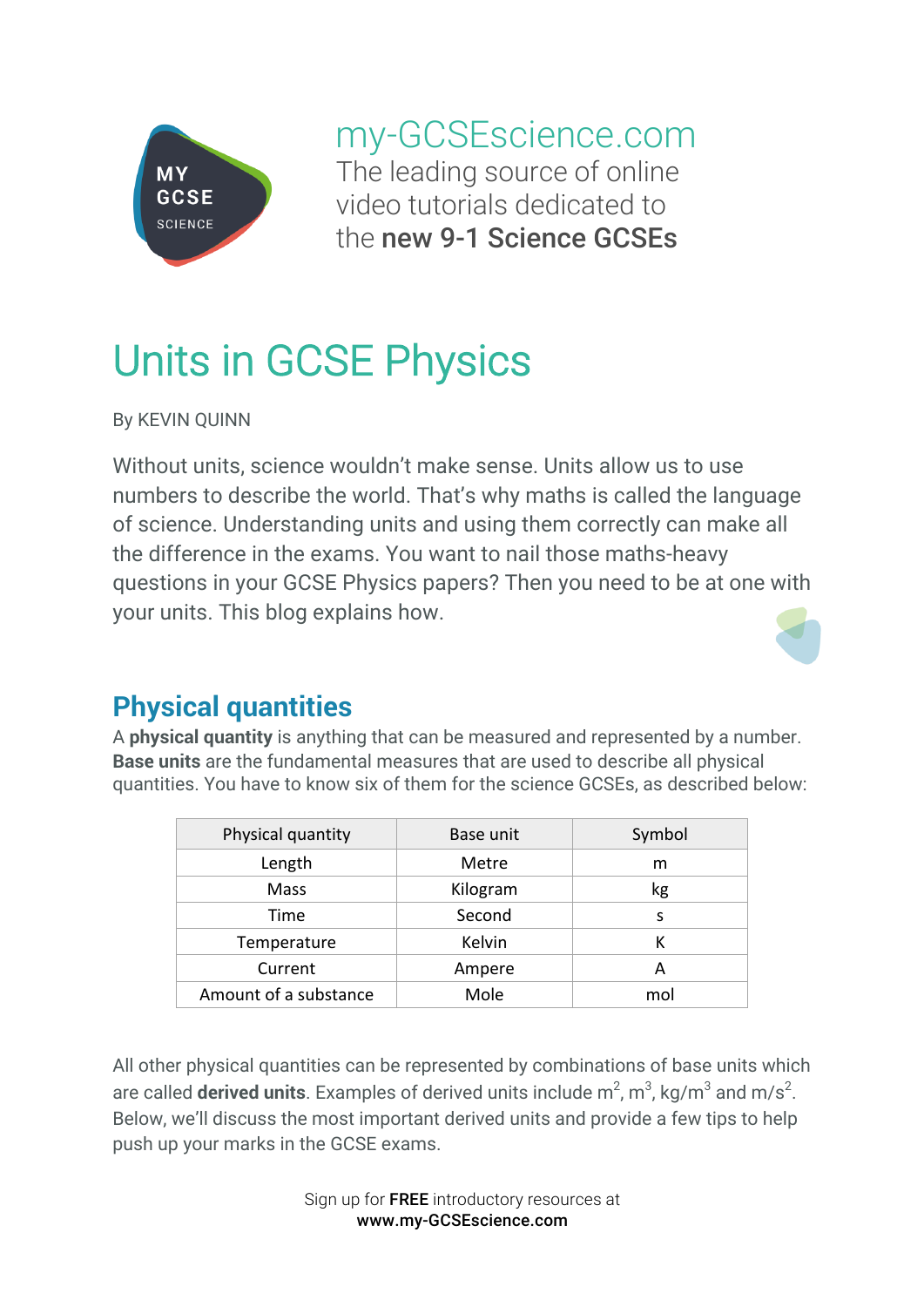### **Degrees Celsius (°C)**

The base unit for temperature is the kelvin (K), but its derived unit is the degree Celsius (°C). We can use the following simple equation to convert between these scales:

$$
T(K) = T(^{\circ}C) + 273
$$

The lowest possible temperature is called **absolute zero**. This is the point at which the particles that make up a substance stop vibrating completely. Absolute zero is at a temperature of 0 K or -273 °C.

#### **Power**

In physics, power can be defined in one of two ways:



| Word equation                                             |                                                                |  |
|-----------------------------------------------------------|----------------------------------------------------------------|--|
|                                                           | work done (J)<br>power (W) = $\frac{1}{\text{time taken (s)}}$ |  |
| energy transferred (J)<br>power $(W) =$<br>time taken (s) |                                                                |  |

Look at the right-hand sides of each of these equations. In both cases, the power (in watts, W) is found by dividing something in joules (J) by something in seconds (s). This means that an equivalent unit for the watt is the joule per second: **1 W = 1 J/s**. In questions on power, even if you forget both of the above equations, remembering that 1 W = 1 J/s can help you in getting to the correct answer.

EXAMPLE. The power adaptor of a laptop is labelled '50 W'. Calculate the amount of electrical energy which is converted by the adaptor per hour.

SOLUTION. Even if you have a nightmare mind-blank in the exam and forget both the above equations, this question is very doable if you remember that 50 W = 50 J/s. In other words, 50 J of electrical energy are converted by the adaptor every second. To calculate the amount of energy converted in one hour, we just have to multiply 50 J by the number of seconds in one hour, which leads us to the final answer of  $50 \times (60$  $\times$  60) = 180,000 J (or 180 kJ).

> Sign up for FREE introductory resources at www.my-GCSEscience.com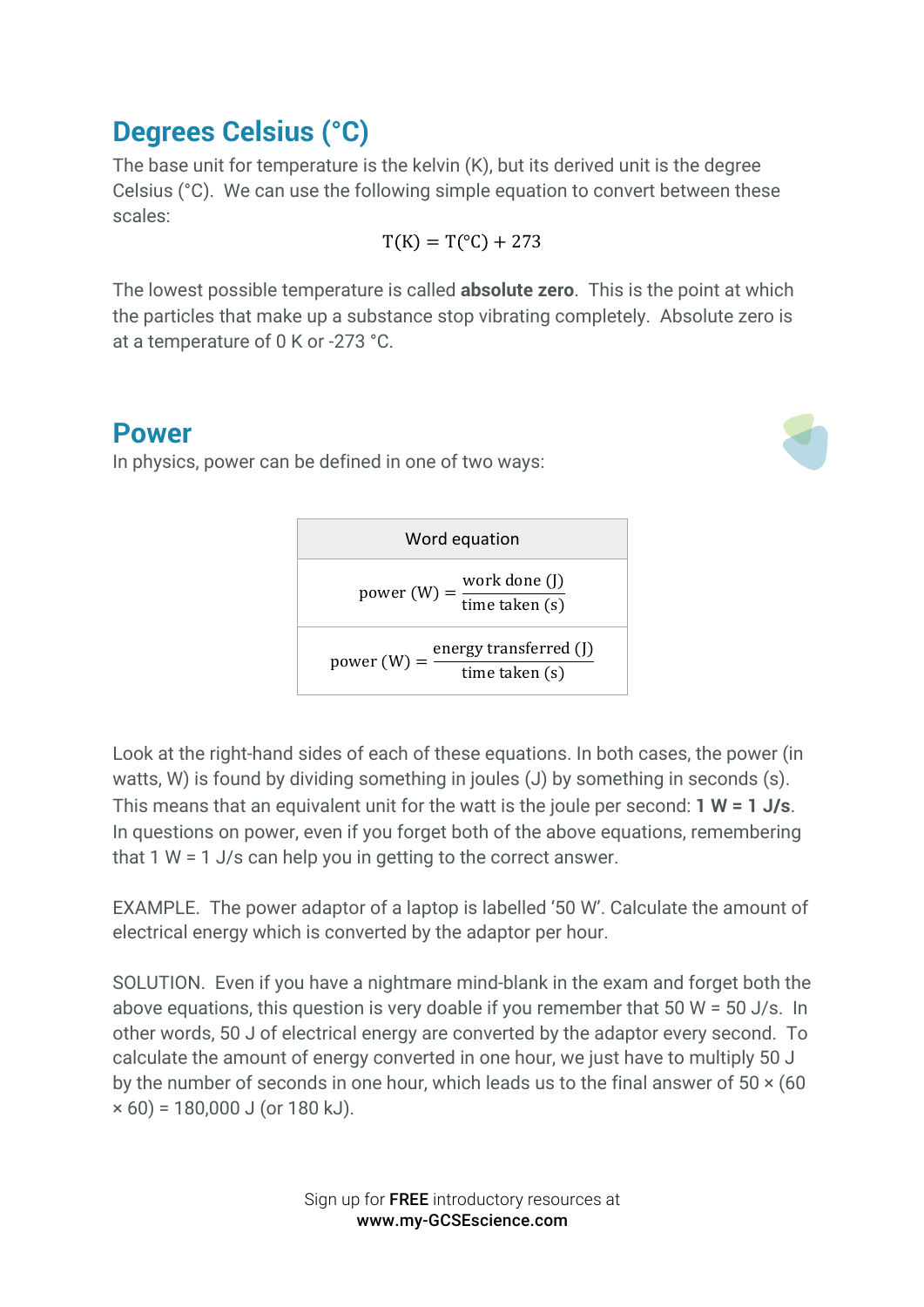# **Knowing and understanding units**

There's a big difference between *understanding* a unit and just *knowing* it. For example, you might remember that you can use the unit gram per cubic centimetre  $(g/cm<sup>3</sup>)$  for the density of something, but you might have forgotten the actual equation which you have to use to calculate it. How then could you tackle the question below?

EXAMPLE. A block of aluminium of mass 135 g has a volume of 50  $\text{cm}^3$ . Use this information to calculate the density of aluminium.

The answer is in the unit of g/cm $^3$ . This density is calculated by dividing something in grams (g) by something in cubic centimetres (cm $^3$ ), in other words, by dividing a mass by a volume. So the correct equation to use must be:

> density  $(g/cm^3) = \frac{mass(g)}{1 - g}$ volume  $\text{cm}^3$ )

which means that the correct answer can be calculated as follows:

density (g/cm<sup>3</sup>) = 
$$
\frac{135 \text{ g}}{50 \text{ cm}^3}
$$
 = 2.7 g/cm<sup>3</sup>

There's another big tip for picking up marks on questions like this: if you're not sure what to do next in a mathematical question, **check the answer line**. Most questions (not all) will include the unit on the answer line. So in this case, if  $q/cm^3$  is written next to the blank space where the answer is meant to go, that's a clear signal that to do the calculation you need to divide a mass by a volume.